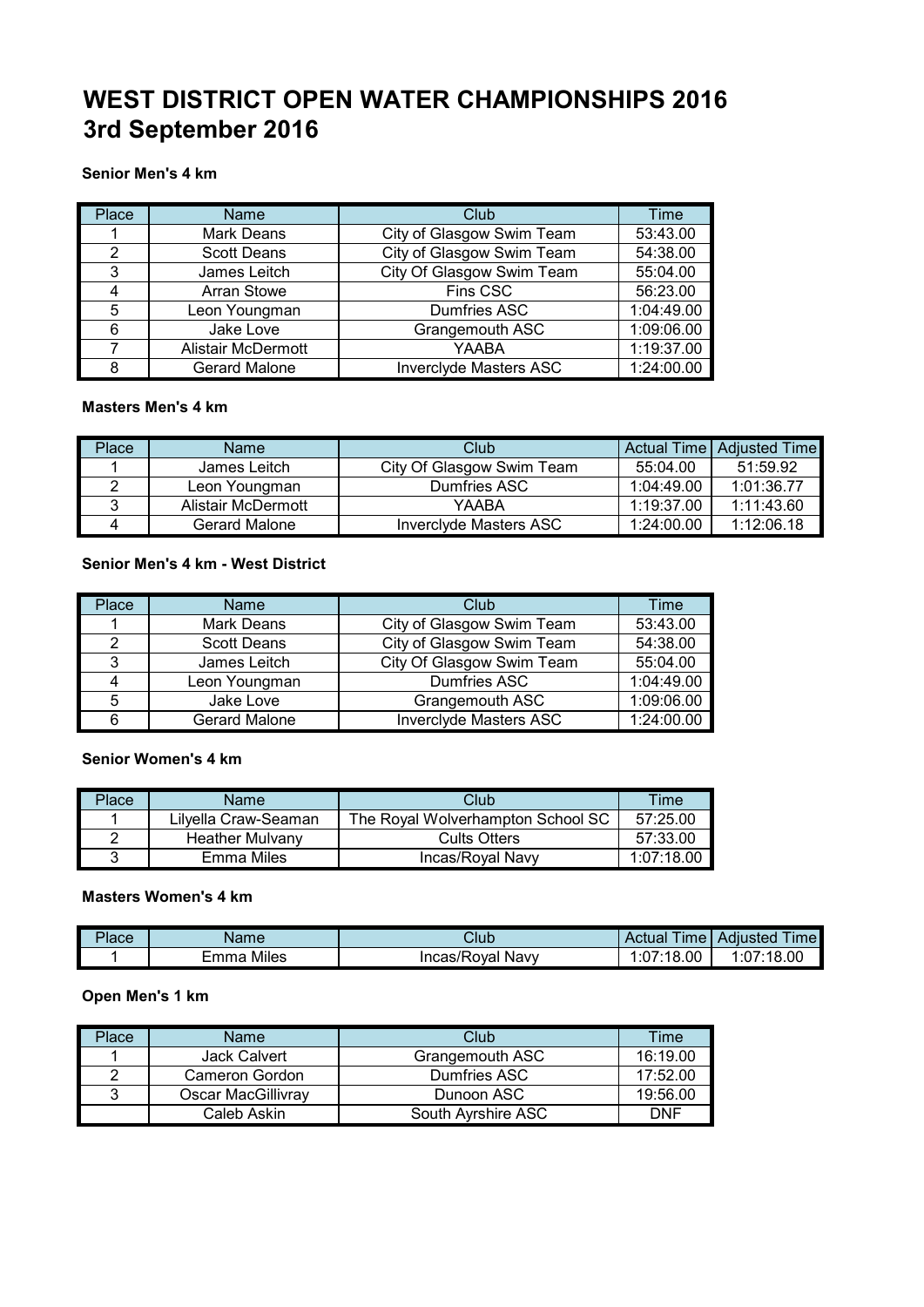## **Open Women's 1 km**

| Place | <b>Name</b>   | Club                 | Time       |
|-------|---------------|----------------------|------------|
|       | Gemma Dalgety | Dundee Citv Aquatics | 19:07.00   |
|       | Abbi Sinclair | Warrender            | <b>DNS</b> |

## **Open Men's 12yr 1 km**

| Place | Name               | Club         | <b>Time</b>            |
|-------|--------------------|--------------|------------------------|
|       | Cameron Gordon     | Dumfries ASC | 7:52.00                |
|       | Oscar MacGillivrav | Dunoon ASC   | $19:56.0$ <sup>c</sup> |

## **Open Women's 12yr 1 km**

| $\sim$ | ιc               | 'U th                        | Im <sub>6</sub> |
|--------|------------------|------------------------------|-----------------|
| 'lace  | ю                | بالبار                       |                 |
|        | Jaldetv<br>∃emma | Citv<br>Aquatics<br>\undee : | .OC<br>191.     |

## **Senior Men's 2 km**

| Place          | <b>Name</b>               | Club                          | Time       |
|----------------|---------------------------|-------------------------------|------------|
|                | <b>Scott Deans</b>        | City of Glasgow Swim Team     | 28:19.00   |
| $\overline{2}$ | Jake Love                 | Grangemouth ASC               | 32:08.00   |
| 3              | Gerard Malone             | <b>Inverclyde Masters ASC</b> | 41:37.00   |
| 4              | Gianfranco Mazzoni        | <b>Inverclyde Masters</b>     | 43:21.00   |
|                | Mark Deans                | City of Glasgow Swim Team     | <b>DNS</b> |
|                | Morgan Bell               | Grangemouth ASC               | <b>DNS</b> |
|                | James Leitch              | City Of Glasgow Swim Team     | <b>DNS</b> |
|                | <b>Alistair McDermott</b> | YAABA                         | <b>DNS</b> |
|                | <b>Lindsay Foster</b>     | South Ayrshire ASC            | <b>DNS</b> |
|                | <b>Robert Szmidt</b>      | South Ayrshire                | <b>DNS</b> |

#### **Masters Men's 2 km**

| Place | Name                 | Club                          |            | Actual Time   Adjusted Time |
|-------|----------------------|-------------------------------|------------|-----------------------------|
|       | <b>Gerard Malone</b> | <b>Invercivde Masters ASC</b> | 41:37.00   | 35:43.35                    |
|       | Gianfranco Mazzoni   | <b>Invercivde Masters</b>     | 43:21.00   | 37:43.71                    |
|       | James Leitch         | City Of Glasgow Swim Team     | <b>DNS</b> | <b>DNS</b>                  |
|       | Alistair McDermott   | YAABA                         | <b>DNS</b> | <b>DNS</b>                  |
|       | Lindsav Foster       | South Ayrshire ASC            | <b>DNS</b> | <b>DNS</b>                  |
|       | <b>Robert Szmidt</b> | South Ayrshire                | <b>DNS</b> | <b>DNS</b>                  |

## **Senior Men's 2 km - West District**

| Place | Name        | Club                      | Time       |
|-------|-------------|---------------------------|------------|
|       | Scott Deans | City of Glasgow Swim Team | 28:19.00   |
|       | Jake Love   | Grangemouth ASC           | 32:08.00   |
|       | Mark Deans  | City of Glasgow Swim Team | <b>DNS</b> |
|       | Morgan Bell | Grangemouth ASC           | DNS        |

# **Masters Men's 2 km - West District**

| Place | <b>Name</b>          | Club                      |            | Actual Time   Adjusted Time |
|-------|----------------------|---------------------------|------------|-----------------------------|
|       | Gerard Malone        | Inverciyde Masters ASC    | 41:37.00   | 35:43.35                    |
|       | Gianfranco Mazzoni   | <b>Invercivde Masters</b> | 43:21.00   | 37:43.71                    |
|       | James Leitch         | City Of Glasgow Swim Team | <b>DNS</b> | <b>DNS</b>                  |
|       | Lindsav Foster       | South Ayrshire ASC        | <b>DNS</b> | <b>DNS</b>                  |
|       | <b>Robert Szmidt</b> | South Ayrshire            | <b>DNS</b> | <b>DNS</b>                  |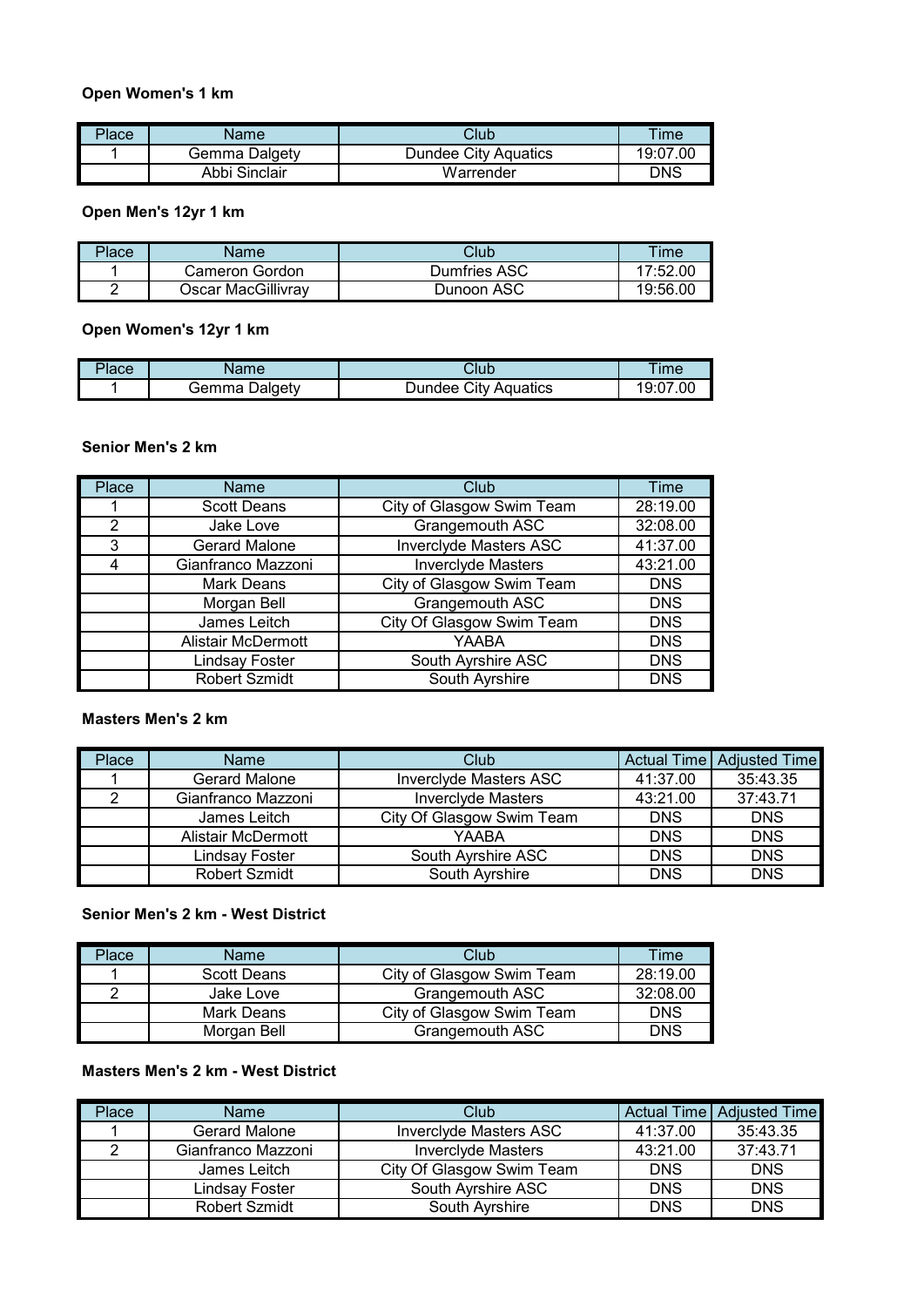## **Senior Women's 2 km**

| iace | lame         | าเ∍ศ<br>بالبار      | Time |
|------|--------------|---------------------|------|
|      | Miles<br>mma | Incas/Roval<br>Navv | DNS  |

## **Masters Women's 2 km**

| $\mathcal{D}$ ace | Name               | Club                              | $-1$<br><b>Ime</b><br>Actual | ---<br>Adiusted<br><b>Ime</b> |
|-------------------|--------------------|-----------------------------------|------------------------------|-------------------------------|
|                   | .<br>-mma<br>Miles | Navv<br>$\bar{\ }$<br>incas/Roval | DNS                          | <b>DNS</b>                    |

#### **Junior Men's 2 km 13-14**

| Place | Name                   | Club                          | <b>Time</b> |
|-------|------------------------|-------------------------------|-------------|
|       | Joseph Brownlie        | Fauldhouse Penguins SC        | 29:12.00    |
| 2     | Nathan Grimley         | <b>Fauldhouse Penguins SC</b> | 29:20.00    |
| 3     | Jack Dalgety           | <b>Dundee City Aquatics</b>   | 29:35.00    |
| 4     | <b>Matthew Dwane</b>   | Grangemouth ASC               | 32:09.00    |
| 5     | <b>Jack Wales</b>      | City Of Glasgow Swim Team     | 33:06.00    |
| 6     | Euan McMeekin          | Grangemouth ASC               | 33:50.00    |
|       | <b>Bryce Procter</b>   | <b>Dumfries ASC</b>           | 34:23.00    |
| 8     | Struan Kingdom         | Ren 96                        | 34:35.00    |
| 9     | Conan Mowbray          | City Of Glasgow Swim Team     | 34:42.00    |
|       | <b>Hugh Taylor</b>     | <b>Haddington ASC</b>         | <b>DNS</b>  |
|       | <b>Alistair Gibson</b> | <b>Dunoon ASC</b>             | <b>DNS</b>  |

## **Junior Men's 2 km 15-16**

| Place | Name                       | Club                      | Time       |
|-------|----------------------------|---------------------------|------------|
|       | <b>Christopher Perrett</b> | City Of Glasgow Swim Team | 29:31.00   |
|       | Calum Bowie                | COAST                     | 29:32.00   |
|       | Jack Mowbray               | City Of Glasgow Swim Team | 33:08.00   |
|       | Nicholas Ritchie           | Dunoon ASC                | <b>DNS</b> |

#### **Junior Men's 2 km - West District**

| Place | Name                       | Club                      | Time       |
|-------|----------------------------|---------------------------|------------|
|       | <b>Christopher Perrett</b> | City Of Glasgow Swim Team | 29:31.00   |
| 2     | <b>Matthew Dwane</b>       | Grangemouth ASC           | 32:09.00   |
| 3     | Jack Wales                 | City Of Glasgow Swim Team | 33:06.00   |
| 4     | Jack Mowbray               | City Of Glasgow Swim Team | 33:08.00   |
| 5     | Euan McMeekin              | Grangemouth ASC           | 33:50.00   |
| 6     | <b>Bryce Procter</b>       | <b>Dumfries ASC</b>       | 34:23.00   |
|       | Struan Kingdom             | Ren 96                    | 34:35.00   |
| 8     | Conan Mowbray              | City Of Glasgow Swim Team | 34:42.00   |
|       | Nicholas Ritchie           | Dunoon ASC                | <b>DNS</b> |
|       | Alistair Gibson            | Dunoon ASC                | <b>DNS</b> |

## **Junior women's 2 km 13-14**

| 'lace' | Name            | Club                      | <b>Time</b> |
|--------|-----------------|---------------------------|-------------|
|        | Nicole Revnolds | Dundee City Aquatics      | 29:22.00    |
|        | Reece Sharp     | City Of Glasgow Swim Team | 32.2800     |